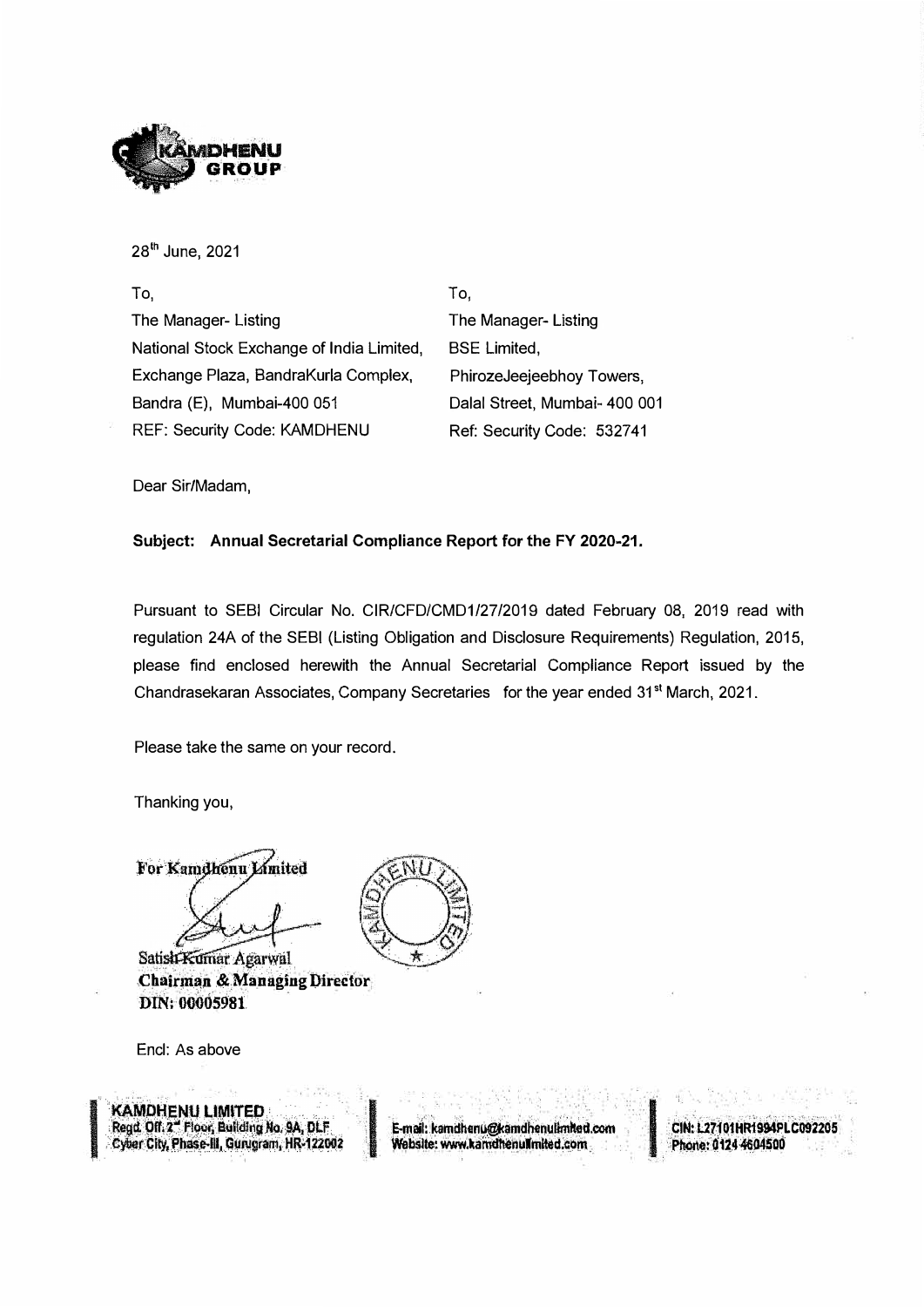

## **SECRETARIAL COMPLIANCE REPORT OF KAMDHENU LIMITED FOR THE YEAR ENDED MARCH 31, 2021**

To,

The Board of Directors Kamdhenu Limited 2<sup>nd</sup> Floor, Tower-A, Building No. 9, DLF Cyber City, Phase-III, Gurugram - 122002, India

We, M/s. Chandrasekaran Associates, have examined:

- (a) All the documents and records made available to us and explanation provided by Kamdhenu Limited. ("the listed entity"),
- (b) The filings/ submissions made by the listed entity to the stock exchanges,
- (c) Website of the listed entity,
- (d) Any other document/ filing, as may be relevant, which has been relied upon to make this certification,

for the year ended March 31, 2021 ("Review Period") in respect of compliance with the provisions of :

- (a) the Securities and Exchange Board of India Act, 1992 ("SEBI Act") and the Regulations, Circulars, Guidelines issued thereunder; and
- (b) the Securities Contracts (Regulation) Act, 1956 ("SCRA"), Rules made thereunder and the Regulations, Circulars, Guidelines issued thereunder by the Securities and Exchange Board of India("SEBI");

The Specific Regulations, whose provisions and the Circulars/ Guidelines issued thereunder, have been examined, include:-

- (a) Securities and Exchange Board of India (Listing Obligations and Disclosure Requirements) Regulations, 2015;
- (b) Securities and Exchange Board of India (Issue of Capital and Disclosure Requirements) Regulations,2018;Not **Applicable during the year under review**
- (c) Securities and Exchange Board of India (Substantial Acquisition of Shares and Takeovers) Regulations, 2011; And The Times and Times and Times and Times and Times and Times and Times and Times and Times and Times and Times and Times and Times and Times and Times and Times and Times and Times and Time Digitally signed by<br>TIWARI SHASHIKANT

**SHASHIKANT** Date: 2021.06.21 18:29:43 +05'30'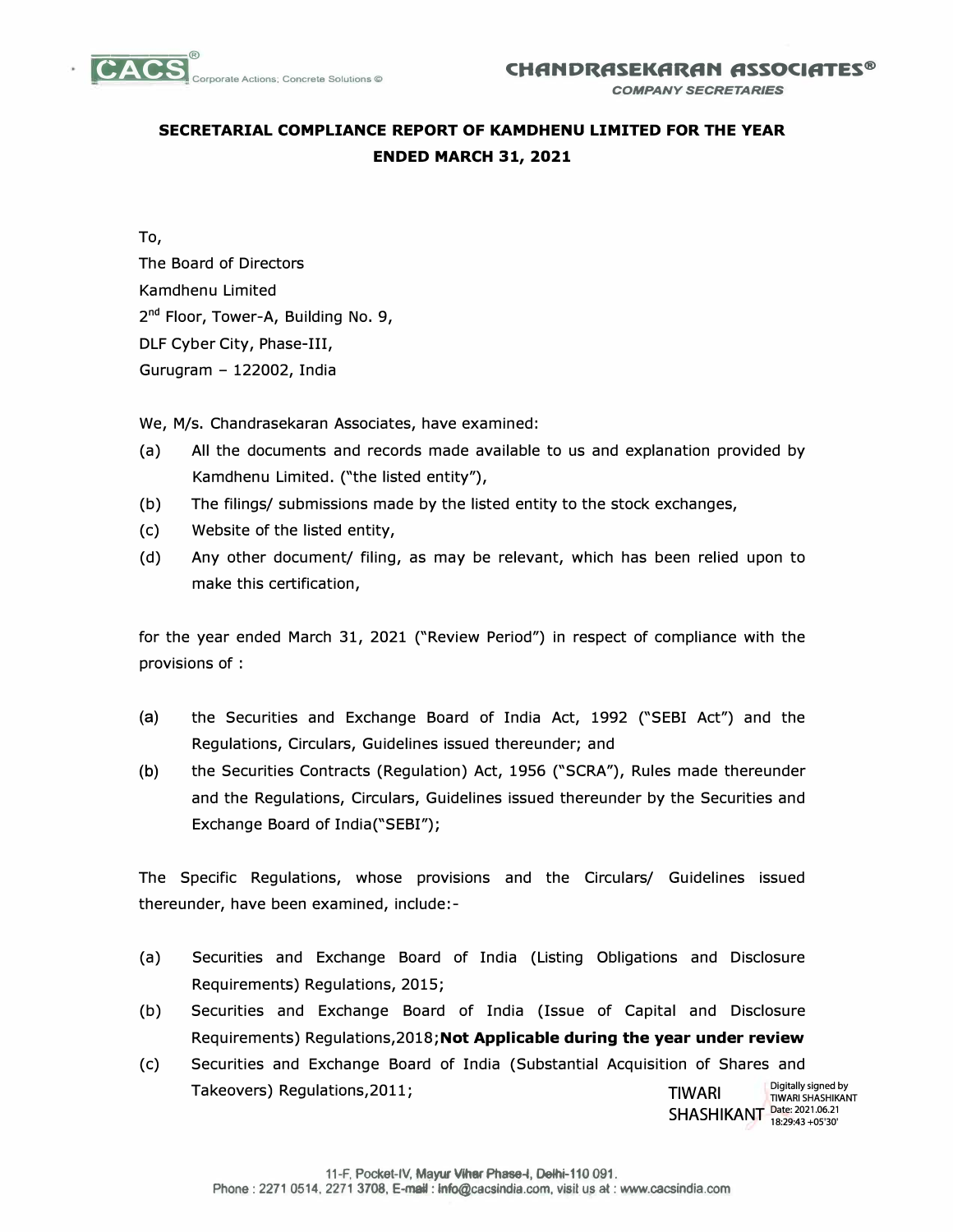#### **CHflNDRflSEKflRflN ASSOCIATES Continuation ....................... .**

- (d) Securities and Exchange Board of India (Buyback of Securities) Regulations,2018;Not **Applicable during the year under review**
- (e) Securities and Exchange Board of India (Share Based Employee Benefits) Regulations,2014
- (f) Securities and Exchange Board of India {Issue and Listing of Debt Securities) Regulations,2008;Not **Applicable during the year under review**
- (g) Securities and Exchange Board of India{lssue and Listing of Non- Convertible and Redeemable Preference Shares)Regulations,2013;Not **Applicable during the year under review**
- (h) Securities and Exchange Board of India (Prohibition of Insider Trading) Regulations,2015;
- (i) The Depositories Act, 1996 and the Regulations and Bye-laws framed thereunder to the extent of Regulation 76 of Securities and Exchange Board of India (Depositories and Participants) Regulations, 2018 to the extent applicable;
- (j) The Securities and Exchange Board of India (Registrars to an Issue and Share Transfer Agents) Regulations, 1993 regarding the Companies Act and dealing with client to the extent of securities issued;
- (k) Securities and Exchange Board of India {Investor Protection and Education Fund) Regulations, 2009;

and based on the above examination, We hereby report that, during the Review Period:

(a) The listed entity has complied with the provisions of the above Regulations and Circulars/ Guidelines issued thereunder, except in respect of matters specified below:-

| Sr.No | <b>Compliance</b>                             | <b>Deviations</b>    | Observations/            |
|-------|-----------------------------------------------|----------------------|--------------------------|
|       | <b>Requirement</b>                            |                      | <b>Remarks of the</b>    |
|       | (Regulations/circulars                        |                      | <b>Practicing</b>        |
|       | / guidelines including                        |                      | Company                  |
|       | specific clause)                              |                      | <b>Secretary</b>         |
| 1.    | As per Regulation 23 (9) of                   | The Company has      | BSE Limited ("BSE")      |
|       | (Listing<br><b>SEBI</b><br><b>Obligations</b> | submitted<br>not     | has levied a fine of     |
|       | <b>Disclosure</b><br>and                      | disclosures<br>0f    | $2,47,800/-$<br>Rs.      |
|       | Requirements) Regulations,                    | related<br>party     | (including GST) and      |
|       | 2015, the listed entity shall                 | transactions<br>as   | <b>Stock</b><br>National |
|       | submit within 30 days from                    | reguired<br>under    | Exchange of India        |
|       | the date of publication of                    | Regulation<br>23(9)  | Limited ("NSE") has      |
|       | standalone<br>its<br>and                      | (Listing)<br>of SEBI | levied a fine of Rs.     |

TIWARI SHASHIKA SHASHIKANT NT Digitally signed by **TIWARI** Date: 2021.06.21 18:28:52 +05'30'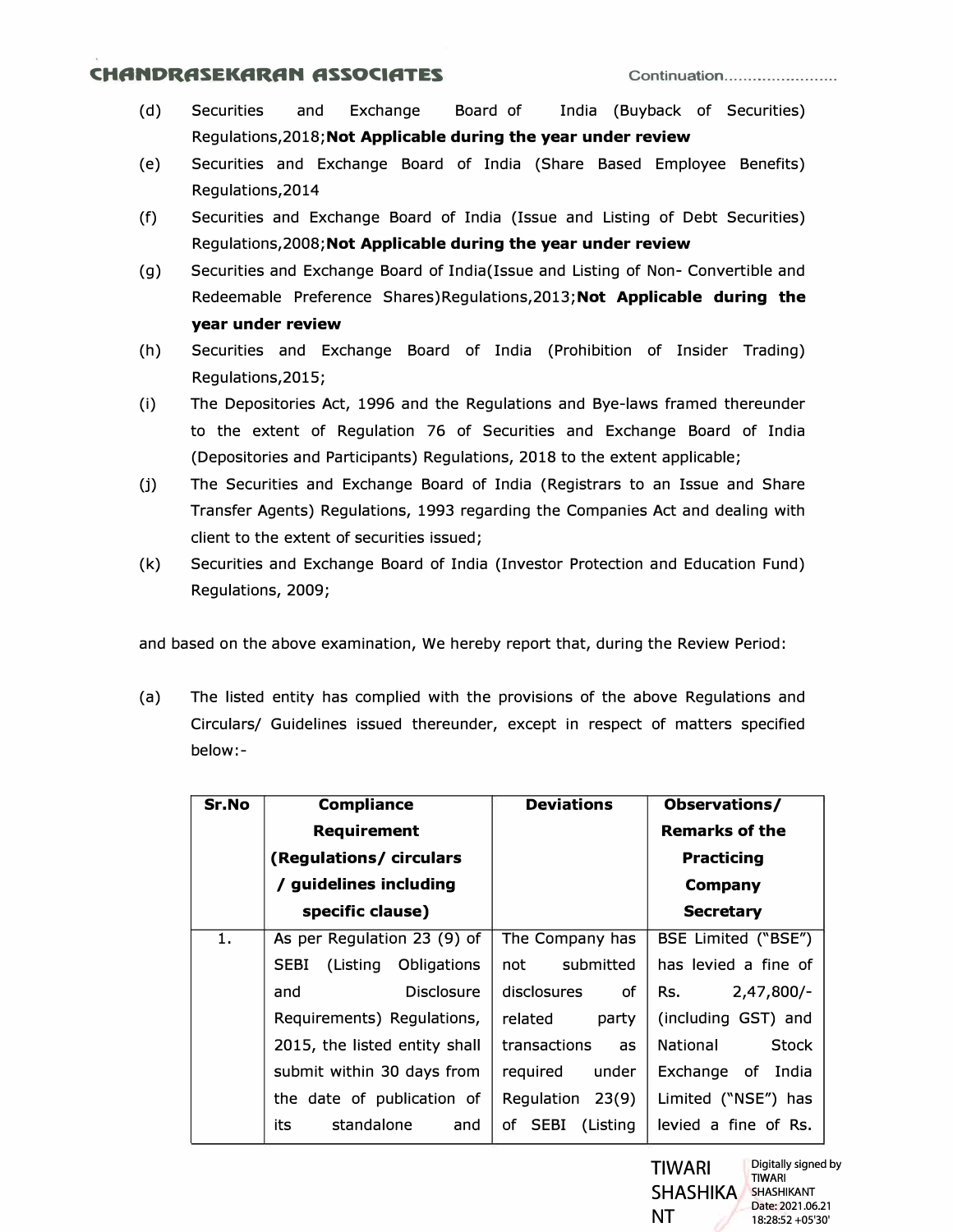### **CHflNDRflSEKflRflN ASSOCIATES Continuation ....................... .**

| consolidated<br>financial    | Obligations<br>and | $2,47,800/-$          |
|------------------------------|--------------------|-----------------------|
| results for the half year,   | Disclosure         | (including GST) for   |
| disclosures of related party | Requirements)      | delay in filing of    |
| transactions<br>on<br>a      | Regulations, 2015  | disclosures of        |
| consolidated basis in the    | the<br>during      | related party         |
| format specified in the      | Financial<br>Year  | transactions<br>on a  |
| relevant<br>accounting       | $2020 - 21.$       | consolidated<br>basis |
| standards for annual results |                    | under Regulation 23   |
| to the stock exchanges and   |                    | (9) of SEBI (Listing  |
| publish the same on its      |                    | Obligations<br>and    |
| website.                     |                    | <b>Disclosure</b>     |
|                              |                    | Requirements)         |
|                              |                    | Regulations, 2015     |
|                              |                    | for the half year     |
|                              |                    | ended<br>September    |
|                              |                    | 30, 2020.             |
|                              |                    |                       |

- (b) The listed entity has maintained proper records under the provisions of the above Regulations and circulars/ guidelines issued thereunder in so far as it appears from my/our examination of those records.
- (c) The following are the details of actions taken against the listed entity/ its promoters/ directors/ material subsidiaries either by SEBI or by Stock Exchanges (including under the Standard Operating Procedures issued by SEBI through various circulars) under the aforesaid Acts/ Regulations and circulars/ guidelines issued thereunder:

| Sr.          | <b>Action</b>        | <b>Details of violation</b> | <b>Details of</b>           | Observations/            |
|--------------|----------------------|-----------------------------|-----------------------------|--------------------------|
| No.          | taken by             |                             | action taken                | remarks of the           |
|              |                      |                             | E.g. fines,                 | <b>Practicing</b>        |
|              |                      |                             | warning letter,             | Company                  |
|              |                      |                             | debarment,                  | Secretary, if any.       |
|              |                      |                             | etc.                        |                          |
| $\mathbf{1}$ | <b>BSE &amp; NSE</b> | Non - Compliance of         | <b>BSE</b><br>Limited       | <b>BSE</b><br>Limited    |
|              |                      | Regulation 23 (9) of        | ("BSE")<br>has              | ("BSE") has levied       |
|              |                      | (Listing<br>SEBI            | levied a fine of $ a $ fine | Rs.<br>of                |
|              |                      | <b>Obligations</b><br>and   | Rs.<br>2,47,800/-           | $2,47,800/-$             |
|              |                      | <b>Disclosure</b>           | GST)<br>(including          | (including GST) and      |
|              |                      | Requirements)               | <b>National</b><br>and      | National<br><b>Stock</b> |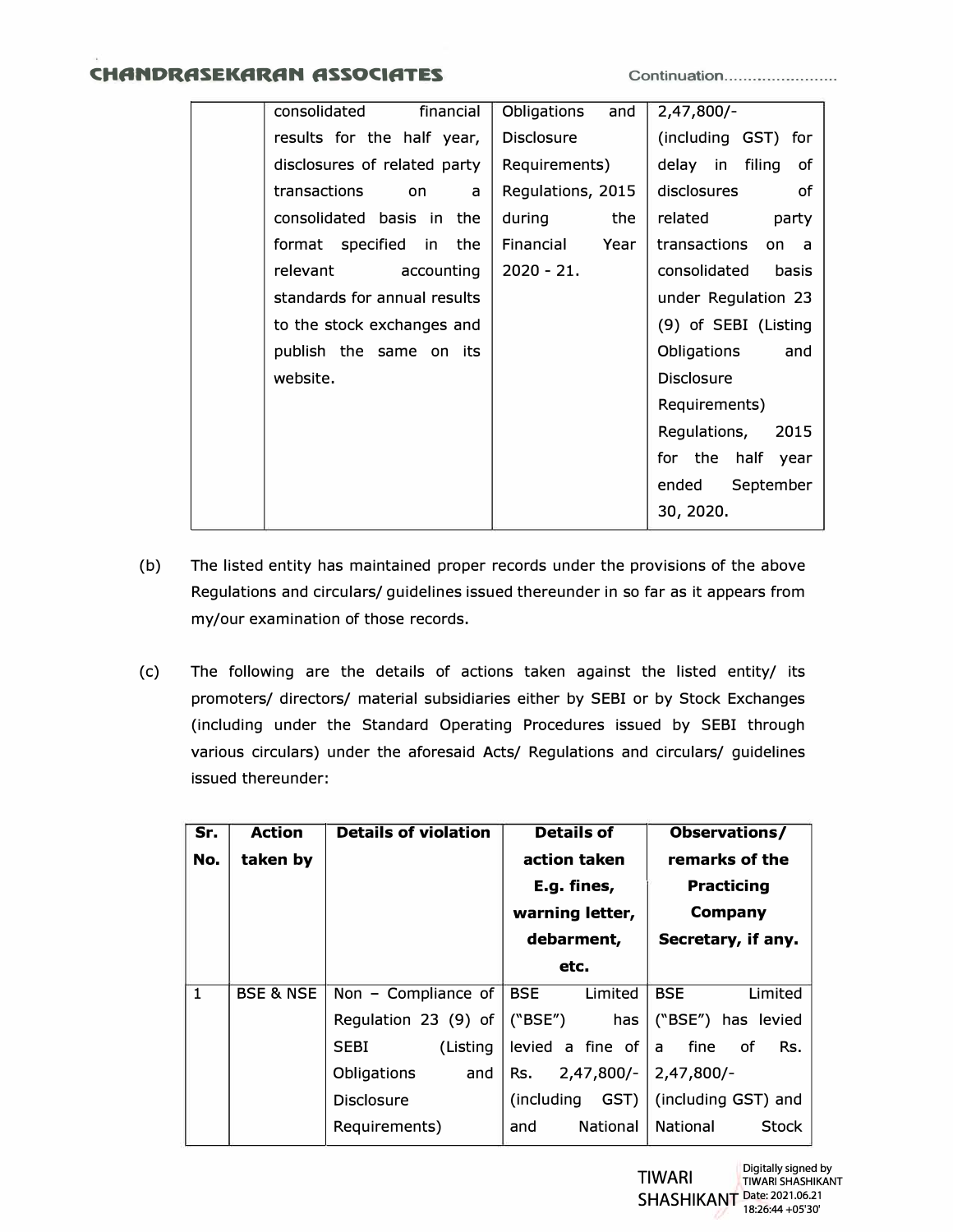## **CHANDRASEKARAN ASSOCIATES Continuation .......................**

| Regulations, 2015 for Stock Exchange Exchange of India |                         |                                          |
|--------------------------------------------------------|-------------------------|------------------------------------------|
| delay in filing of of India Limited                    |                         | Limited ("NSE") has                      |
| disclosures of related $ (``NSE")$ has                 |                         | levied a fine of Rs.                     |
| party transactions on levied a fine of                 |                         | $2,47,800/-$                             |
| a consolidated basis   Rs. $2,47,800/-$                |                         | (including GST) for                      |
| for the half year (including $GST)$                    |                         | delay in filing of                       |
| ending September   for delay in filing                 |                         | disclosures<br>of                        |
| 30, 2020.                                              | of disclosures of       | related<br>party                         |
|                                                        | related<br>party        | transactions<br>on a                     |
|                                                        |                         | transactions on a $ $ consolidated basis |
|                                                        | consolidated            | under Regulation                         |
|                                                        | basis<br>under          | 23 (9) of SEBI                           |
|                                                        | Regulation<br>23        | (Listing Obligations                     |
|                                                        | $(9)$ of<br><b>SEBI</b> | Disclosure<br>and                        |
|                                                        | (Listing                | Requirements)                            |
|                                                        | Obligations and         | Regulations, 2015                        |
|                                                        | <b>Disclosure</b>       | for the half year                        |
|                                                        | Requirements)           | ended September                          |
|                                                        | Regulations,            | 30, 2020.                                |
|                                                        | 2015 for the half       |                                          |
|                                                        | year ended              | The Company has                          |
|                                                        | 30,<br>September        | paid the fine to NSE                     |
|                                                        | 2020.                   | and BSE.                                 |

(d) The listed entity has taken the following actions to comply with the observations made in previous reports:

| Sr.        | <b>Observations</b>             | of Observations    | <b>Actions</b>  | Comments of the               |
|------------|---------------------------------|--------------------|-----------------|-------------------------------|
| No.        | <b>Practicing</b><br><b>the</b> | made in the taken  | by              | Practicing                    |
|            | <b>Company Secretary</b>        | <b>secretarial</b> | listed<br>the . | Company                       |
|            | in                              | compliance         | if<br>entity,   | <b>Secretary</b><br>the<br>on |
|            | the<br>previous                 | report for the any |                 | actions taken<br>bv           |
|            | reports                         | year ended         |                 | the listed entity             |
| <b>NIL</b> |                                 |                    |                 |                               |
|            |                                 |                    |                 |                               |